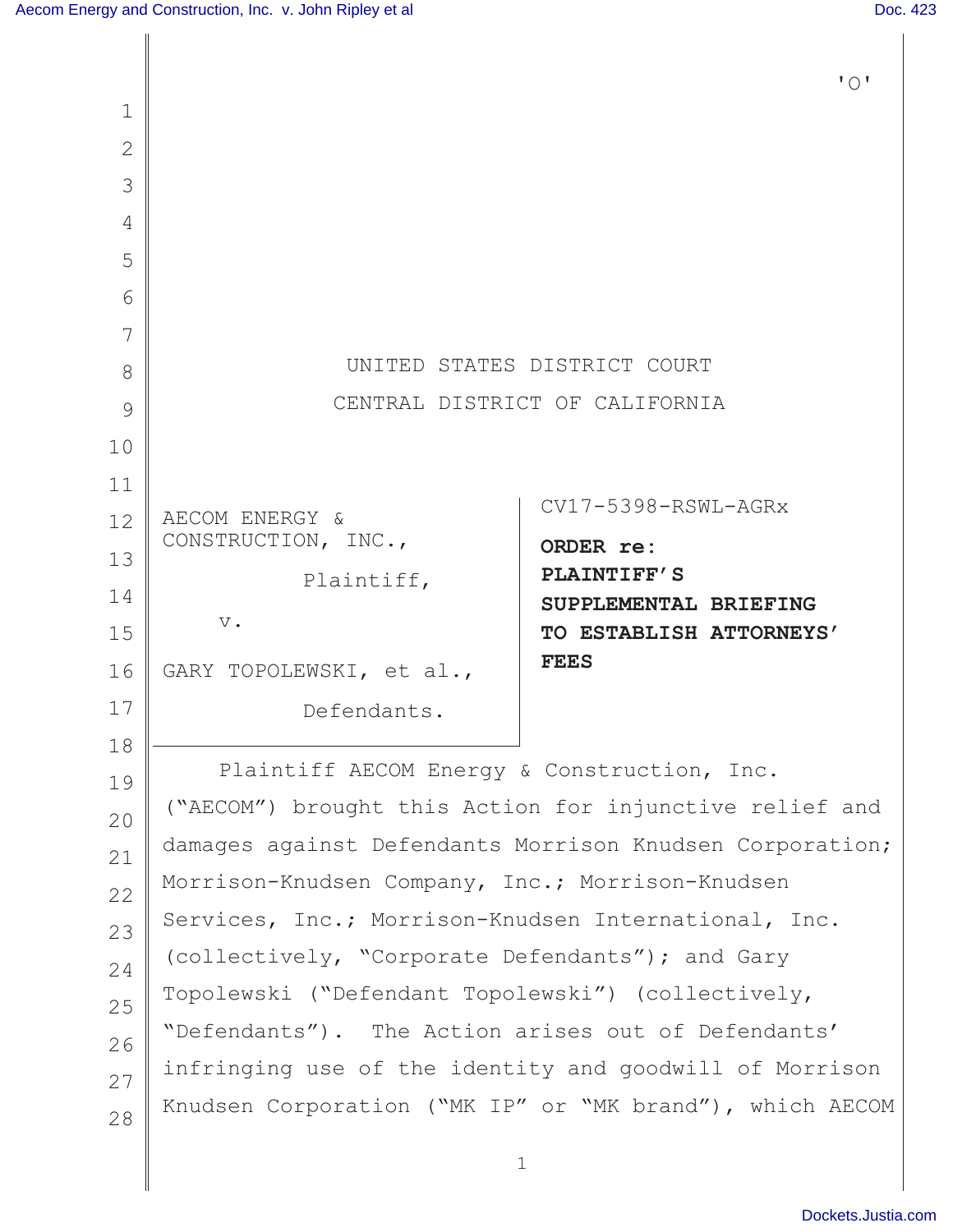1 owns the rights to.

2 3 4 5 6 7 8 9 10 11 12 13 14  $\mathbb{R}$ Currently before the Court is a supplemental briefing ("Supplement") [419] filed by AECOM to establish the amount of attorneys' fees pursuant to this Court's Order granting AECOM's Motion for Sanctions [417]. AECOM seeks \$387,902.40 in post-remand attorneys' fees in addition to \$873,628.02 that was previously awarded for the initial phase of this litigation. Having reviewed all papers submitted pertaining to the Supplement, the Court **NOW FINDS AND RULES AS FOLLOWS**: the Court reduces AECOM's post-remand attorneys' fees to **\$372,473.60** and affirms its previous attorneys' fees award of **\$873,628.02**, thus awarding AECOM a total of **\$1,246,101.62** in attorneys' fees.

# 15

### **I. BACKGROUND**

## 16

## **A. Factual Background**

17 18 19 20 21 22 23 24 25 26 27 28 The facts underlying this Action are stated at length in this Court's previous Order granting AECOM's Motion for Summary Judgment and Permanent Injunction. See generally Order re: Pl.'s Mot. for Summ. J., ECF Nos. 242, 243. Moreover, the facts giving rise to this Supplement are stated in this Court's previous Order granting AECOM's Motion for Sanctions, where the Court granted AECOM's request for attorneys' fees and costs and ordered AECOM to provide supplemental briefing to establish the amount of such fees and costs. See generally Order re: Pl.'s Mot. for Sanctions, ECF No. 417. Because the facts are well-known to the parties,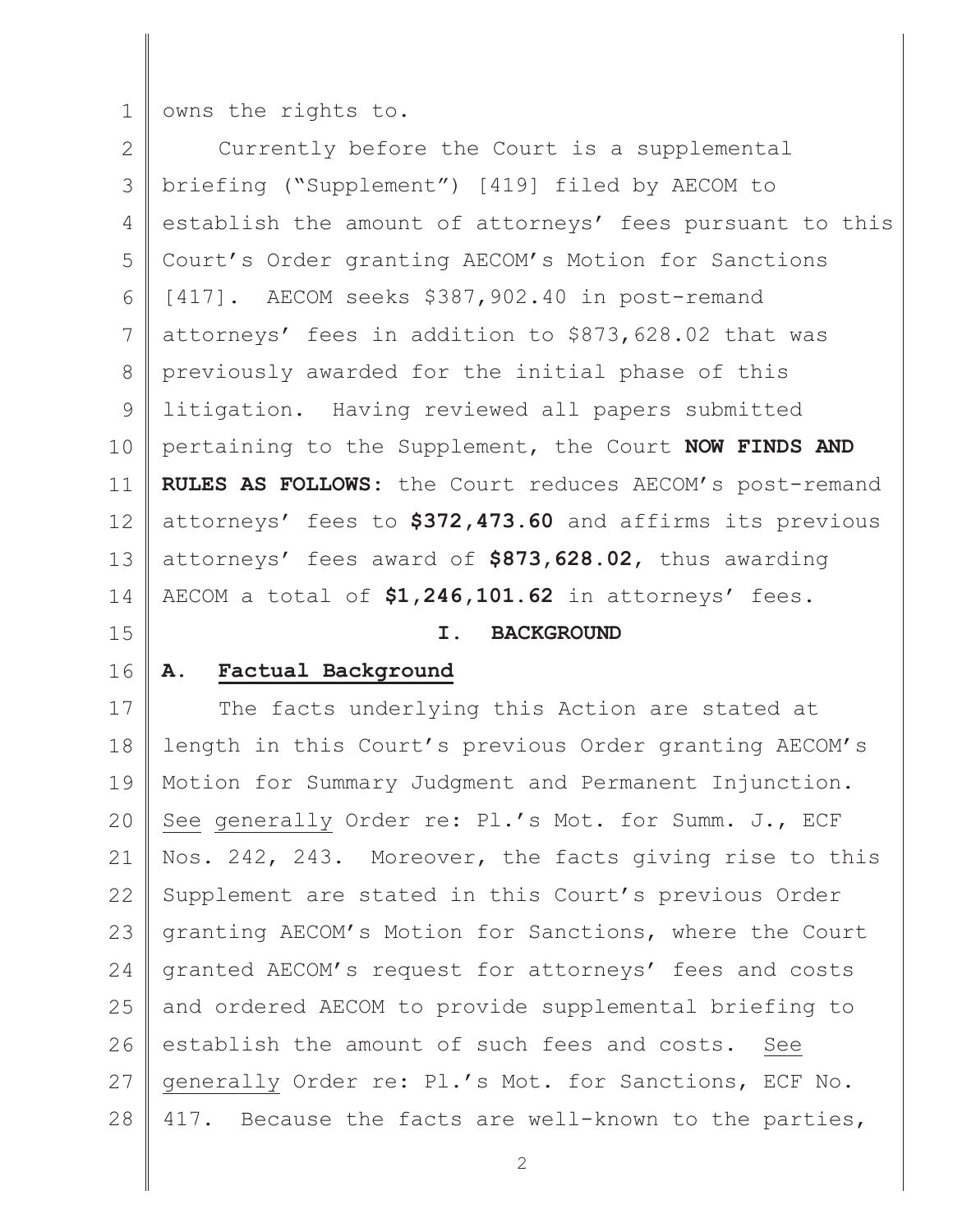1 the Court need not restate them here.

#### 2 **B. Procedural Background**

17

3 4 5 6 7 8 9 10 11 12 13 On November 8, 2018, this Court granted [242, 243] AECOM's Motion for Summary Judgment against Defendants,  $1$ finding willful infringement of the MK brand and awarding AECOM \$1,802,834,672 ("\$1.8 billion") in damages.<sup>2</sup> On February 21, 2019, Defendants filed a Motion for Alteration, Amendment, or Reconsideration [268] of the Court's Order granting AECOM's Motion for Summary Judgment, which the Court denied [305] on April 24, 2019. Also on April 24, 2019, the Court granted AECOM's Motion to Set Attorneys' Fees [262] and awarded AECOM \$873,628.02 in attorneys' fees [305].

14 15 16 Defendants appealed the \$1.8 billion damages award, which the Ninth Circuit reversed and remanded to this Court [339] on March 24, 2021.<sup>3</sup> Following remand, this

18 19 20 21 22 23 <sup>1</sup> AECOM also named four additional individual defendants in its Complaint: Bud Zulakoff, John Ripley, Todd Hale, and Henry Blum (collectively, "Defaulting Defendants"). See generally Compl., ECF No. 1. On December 4, 2017, the court clerk entered default as to these four individuals. See generally Default by Clerk. On November 9, 2018, AECOM filed a Motion for Default Judgment against Defaulting Defendants. See generally Mot. for Default J., ECF No. 244. On January 24, 2019, the Court granted AECOM's motion, finding Defaulting Defendants jointly and severally liable for AECOM's damages. See generally Order re: Mot. for Default J.

24 25 26 <sup>2</sup> The Court also granted AECOM's request for a permanent injunction, ordering Defendants to cease their use of the MK IP, and awarded AECOM its attorneys' fees. See Order re: Pl.'s Mot. for Summ. J. 45:5-55:8.

27 28 <sup>3</sup> Defendants also argued on appeal that AECOM lacked Article III standing, which the Ninth Circuit rejected. See Ninth Cir. Mem. at 2-3, ECF No. 339.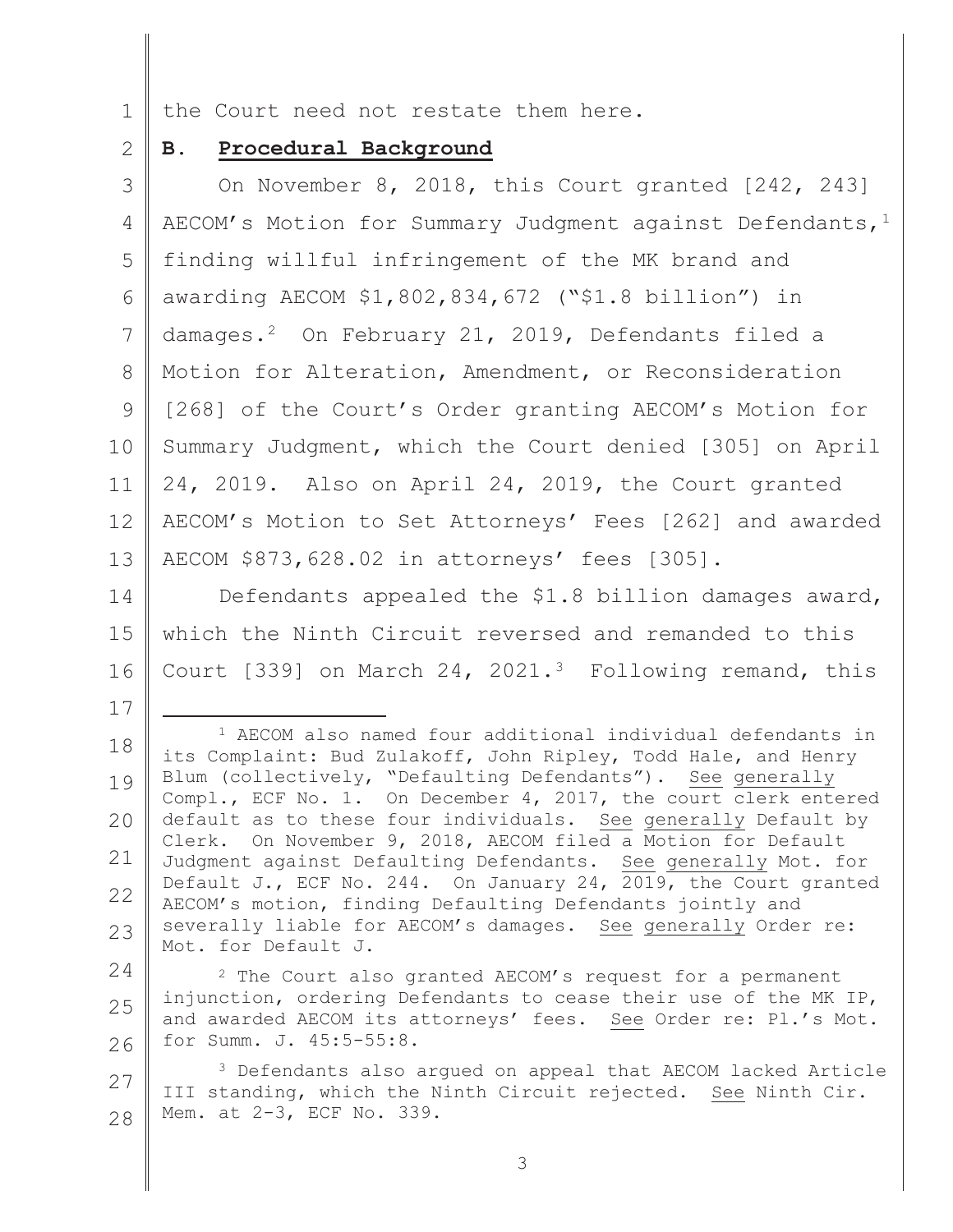1 Court reopened discovery on damages.

2 3 4 5 6 7 8 9 10 11 12 13 14 15 16 17 18 19 20 21 22 23 24 25  $\mathbb{R}$ On December 16, 2021, Defendants filed Motions for Summary Judgment [395, 396], arguing that AECOM could not prove that Defendants profited from their infringement scheme. On December 17, 2021, AECOM filed a Motion for Sanctions [398], requesting evidentiary sanctions, terminating sanctions, and monetary sanctions. On February 24, 2022, this Court granted in part and denied in part [417] AECOM's Motion for Sanctions and denied [417] Defendants' Motions for Summary Judgment. Specifically, this Court: (1) granted AECOM's request for evidentiary sanctions and deemed as true that Defendants performed and collected on a \$36 million construction contract; (2) granted AECOM's request for terminating sanctions and entered default judgment against Defendants in the amount of \$36 million; (3) denied AECOM's requests for compensatory and coercive sanctions; and (4) granted AECOM attorneys' fees and costs in an amount to be established by supplemental briefing.<sup>4</sup> On March 14, 2022, AECOM filed the instant Supplement [419] and lodged its Proposed Final Judgment [420]. On March 21, 2022, Defendant Topolewski objected [422] to the Proposed Final Judgment, taking issue with the requested attorneys' fees amount.

26

///

<sup>27</sup>  28 <sup>4</sup> The Court also bound Defaulting Defendants to this Order. See generally Order re: Mot. for Sanctions, ECF No. 417.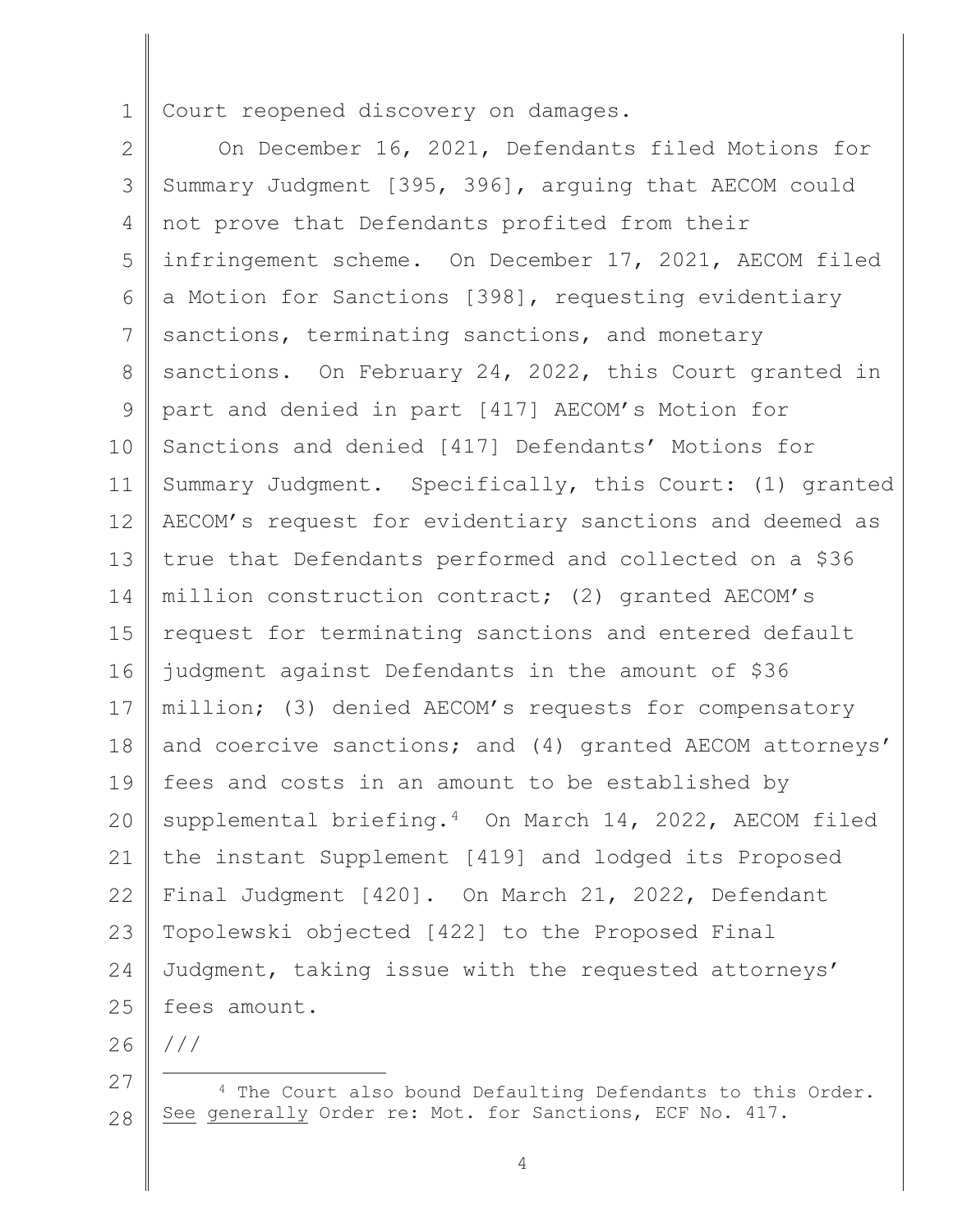| $\mathbf 1$   | II. DISCUSSION                                          |
|---------------|---------------------------------------------------------|
| $\mathbf{2}$  | Legal Standard<br>Α.                                    |
| 3             | "Attorneys' fees can be recovered only to the           |
| 4             | extent they are reasonable." SAS v. Sawabeh Info.       |
| 5             | Servs. Co., No. CV1104147MMMMANX, 2015 WL 12763541, at  |
| 6             | *4 (C.D. Cal. June 22, 2015) (citing In re SNTL Corp.,  |
| 7             | F.3d 826, 842 (9th Cir. 2009)). Courts routinely use    |
| 8             | the lodestar method to determine the reasonableness of  |
| $\mathcal{G}$ | attorneys' fees. See Christensen v. Stevedoring Servs.  |
| 10            | of Am., 557 F.3d 1049, 1053 (9th Cir. 2009); City of    |
| 11            | Burlington v. Dague, 505 U.S. 557, 562 (1992) ("[T]he   |
| 12            | 'lodestar' figure has become the guiding light of       |
| 13            | [the court's] fee-shifting jurisprudence."). The        |
| 14            | lodestar figure is calculated by multiplying the hours  |
| 15            | reasonably spent on the litigation by a reasonable      |
| 16            | hourly rate. See, e.g., Gonzalez v. City of Maywood,    |
| 17            | 729 F.3d 1196, 1202 (9th Cir. 2013).                    |
| 18            | Discussion<br><b>B.</b>                                 |
| 19            | AECOM seeks \$387,902.40 in attorneys' fees incurred    |
| 20            | after remand from the Ninth Circuit, in addition to the |
| 21            | previous award of \$873,628.02, for a total of          |
| 22            | \$1,261,530.42 in attorneys' fees. Proposed Amen. Final |
| 23            | J. 2:7-14, ECF No. 420-1. Defendant Topolewski takes    |
| 24            | issue with the requested fee award, objecting to both   |
| 25            | the reasonableness of the hours expended by AECOM's     |
| 26            | counsel and the reasonableness of the rates charged.    |
| 27            | See generally Topolewski Objections to Proposed Amen.   |
| 28            | Final J. ("Topolewski Objs."), ECF No. 422. The Court   |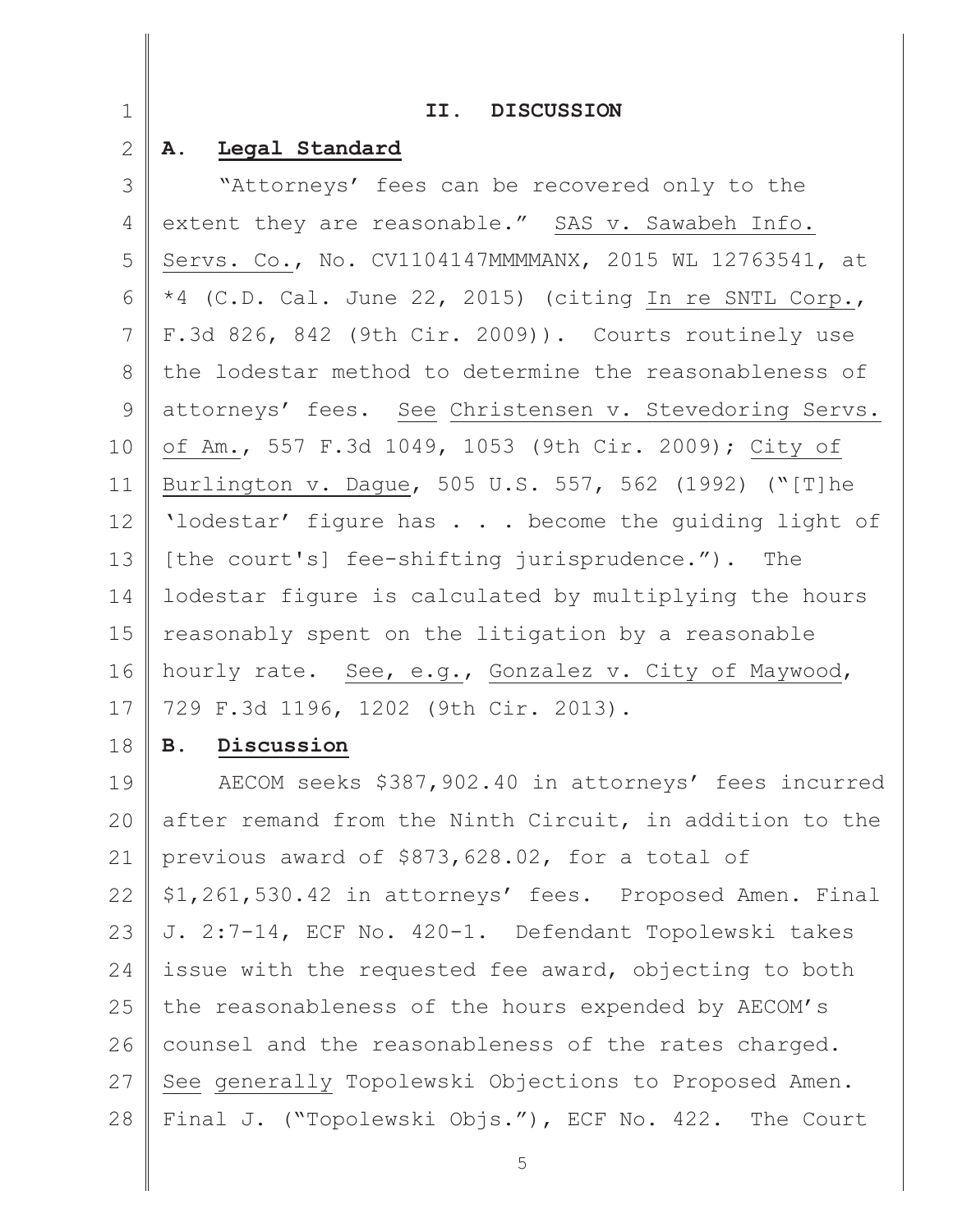1 2 3  $\mathbb{R}$ examines the reasonableness of the hours expended by AECOM's counsel and the reasonableness of the rates charged in turn below.

4

# 1. Reasonable Hours

5 6 7 8 9 10 11 12 13 14 15 Defendant Topolewski appears to argue that AECOM cannot recover attorneys' fees for time spent on the unsuccessful stages of this litigation. See generally Topolewski Objs. Namely, Defendant Topolewski argues that AECOM cannot recover fees for certain work because: (1) Magistrate Judge Rosenberg granted Defendant Topolewski's motion for protective order and therefore prevented AECOM from compelling third-party discovery regarding Defendant Topolewski; and (2) the Ninth Circuit reversed AECOM's \$1.8 billion damages award. Id. Defendant Topolewski is mistaken, however.

16 17 18 19 20 21 22 23 24 25 26 27 28 AECOM can, indeed, recover attorneys' fees for hours spent on the stages of this litigation that were not fruitful. Federal jurisprudence in this area is clear, stating that plaintiffs may, and should, recover attorneys' fees for the unsuccessful stages of litigation if those stages contributed to the ultimate victory of the lawsuit. See Cabrales v. Cty. of Los Angeles, 935 F.2d 1050, 1053 (9th Cir. 1991) (citing Hensley v. Eckerhart, 461 U.S. 414 (1983)) ("Rare, indeed, is the litigant who doesn't lose some skirmishes on the way to winning the war. Lawsuits usually involve many reasonably disputed issues and a lawyer who takes on only those battles he is certain of winning is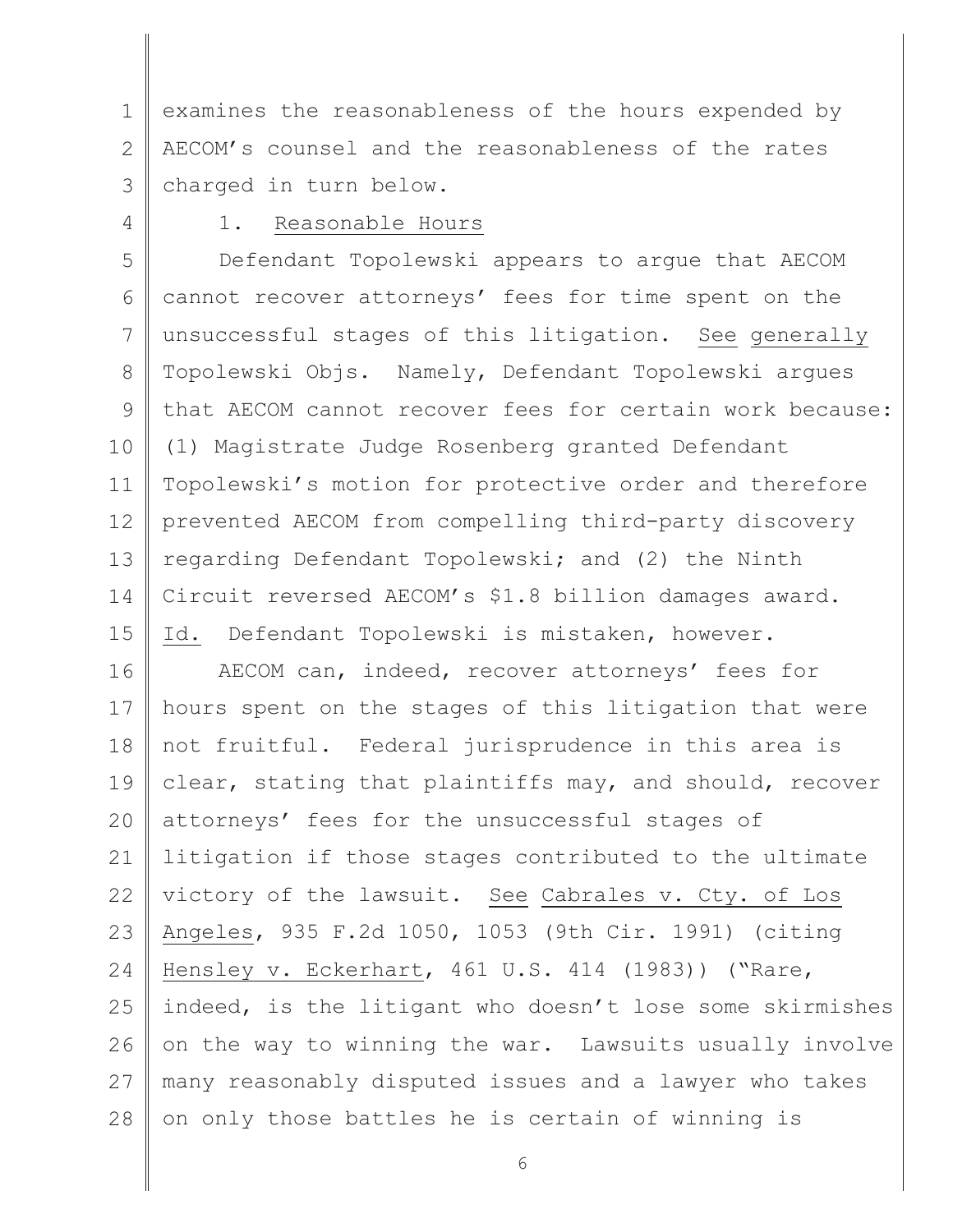1 2 3 4 5 6 7 8 9  $\mathbb{R}$ probably not serving his client vigorously enough; losing is part of winning."); see also Hensley, 461 U.S. at 435 ("Where a plaintiff has obtained excellent results, his attorney should recover a fully compensatory fee . . . encompass[ing] all hours reasonably expended on the litigation . . . . [T]he fee award should not be reduced simply because the plaintiff failed to prevail on every contention raised in the lawsuit.").

10 11 12 13 14 15 16 17 18 19 20 21 22 23 24 25 26 Though unsuccessful, AECOM's efforts in litigating the third-party subpoenas and the \$1.8 billion damages award were essential to its ultimate success in securing terminating sanctions. The Court reminds Defendant Topolewski that it is due to his collective failure with Corporate Defendants to provide financial discovery that AECOM had to litigate the \$1.8 billion damages award, serve third-party discovery requests, and move for terminating sanctions in the first place. Yet, unabashedly, Defendant Topolewski asks this Court to carve out AECOM's litigation failures in calculating the attorney's fees. The Court will do no such thing. Cabrales, 935 F.2d at 1053 ("[Defendant] would have us scalpel out attorney's fees for every setback, no matter how temporary, regardless of its relationship to the ultimate disposition of the case. This makes little sense.").

27 28 Accordingly, AECOM is entitled to attorneys' fees expended on the third-party discovery requests,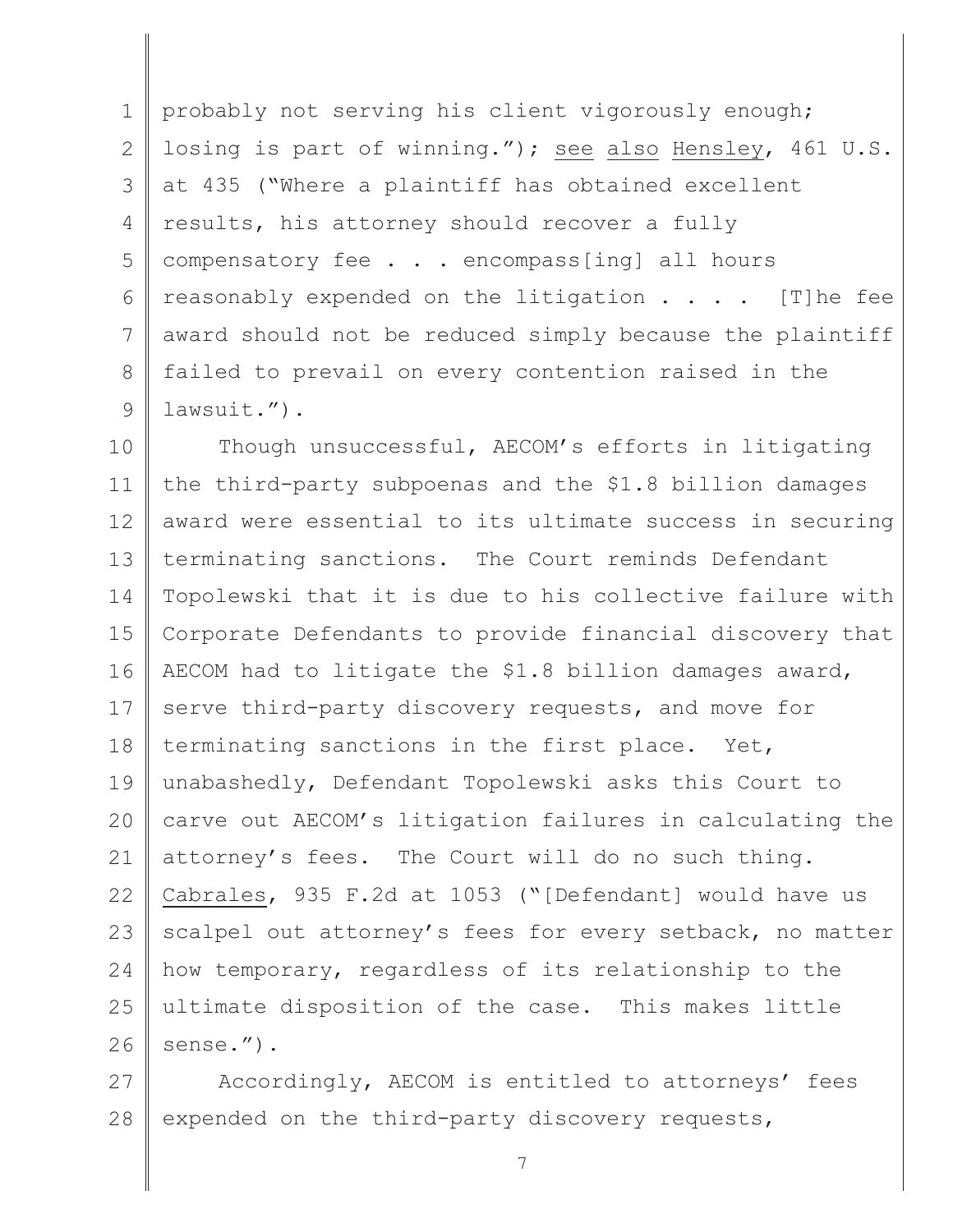1 2 3 4 5 6 7 8 9 10 11 12 13  $\mathbb{R}$ including time spent unsuccessfully opposing Defendant Topolewksi's Motion for Protective Order, and time spent litigating the \$1.8 billion damages award that was ultimately overturned by the Ninth Circuit. See Pierce v. Cty. of Orange, 905 F. Supp. 2d 1017, 1032 (C.D. Cal. 2012) (citing Cabrales, 935 F.2d at 1053; O'Neal v. City of Seattle, 66 F.3d 1064, 1069 (9th Cir. 1995)) ("[T]ime spent unsuccessfully opposing motions or requests on the way to prevailing in a case may be compensable."); see also Cabrales, 935 F.2d at 1053 (awarding attorneys' fees to plaintiff even though judgment was vacated by the Supreme Court because plaintiff ultimately won her case on remand).

14 15 16 17 18 19 20 21 22 23 24 25 26 27 28 To be clear, the Court notes that AECOM may only recover attorneys' fees for hours *reasonably* expended. See Van Gerwen v. Guarantee Mut. Life Co., 214 F.3d 1041, 1045 (9th Cir. 2000) (quoting Hensley, 461 U.S. at 434) ("A district court should exclude from the lodestar amount hours that are not reasonably expended because they are 'excessive, redundant, or otherwise unnecessary.'"). Looking at the billing statement submitted by AECOM, the Court finds that the 5.7 hours billed by legal assistants for trial preparation are somewhat unreasonable. See Declaration of Yungmoon Chang ("Chang Decl.") 2:8, ECF No. 419-1. While some trial preparation was necessary, including researching the Court's trial procedures and preparing the stipulation to continue trial, the Court finds that such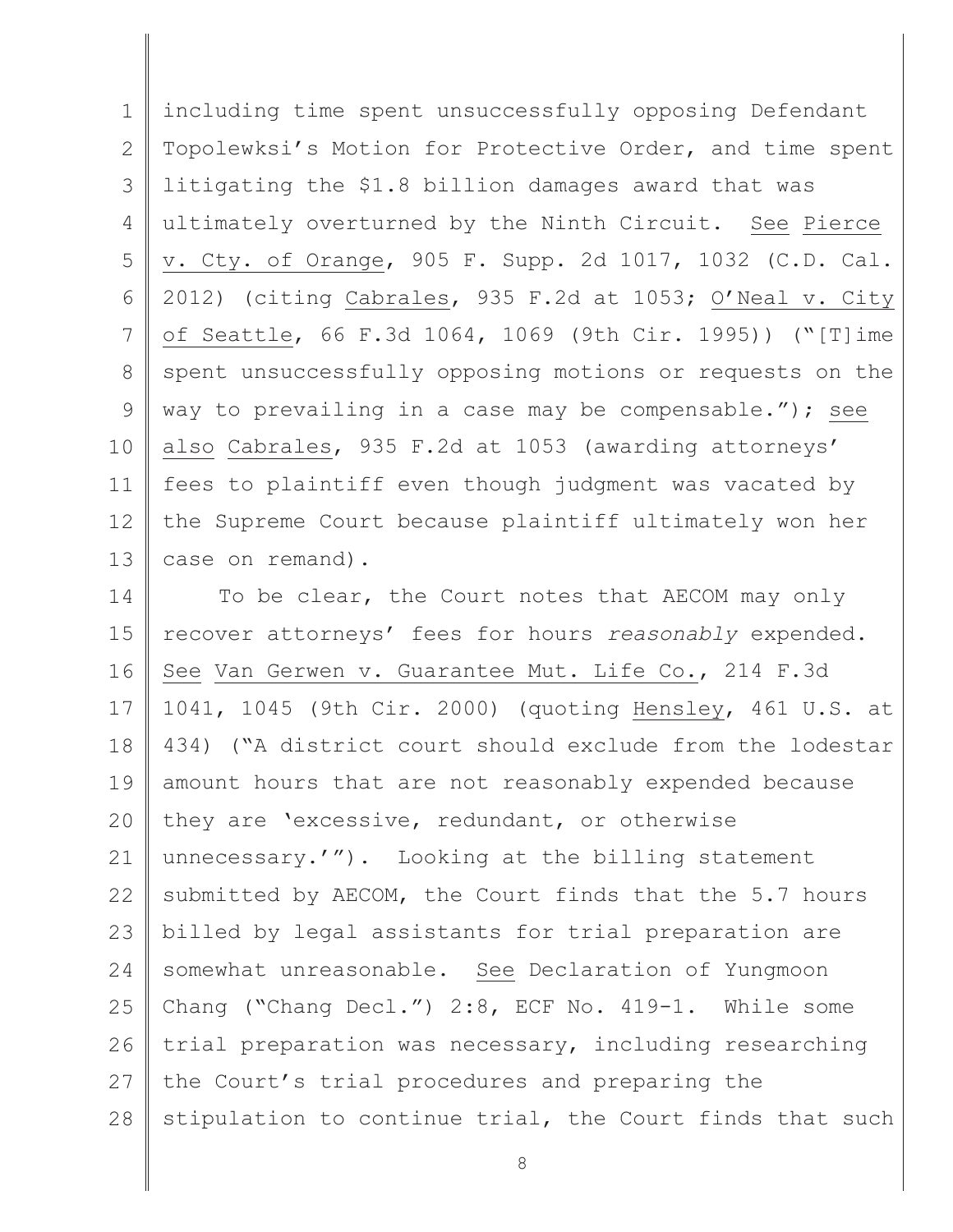1 2 3 4 5 6 7 8 9 10 11 12 13  $\mathbb{R}$ work could have been completed in 3.7 hours. Accordingly, the Court reduces the hours billed by legal assistants for trial preparation by two hours. See Gonzalez, 729 F.3d at 1202 (noting that courts may perform an "hour-by-hour analysis" of attorneys' fees requests and "exclude those hours for which it would be unreasonable to compensate the prevailing party"). The Court reduces these hours based on Senior Paralegal Keith Catuara's hourly rate because Mr. Catuara performed most of the trial preparation work. The Court otherwise finds that the hours expended on this litigation post-remand by AECOM's counsel are reasonable.

14

### 2. Reasonable Rates

15 16 17 18 19 20 21 22 23 24 25 26 27 28 Reasonable hourly rates are calculated according to the "prevailing market rates in the relevant legal community for similar services by lawyers of reasonably comparable skill, experience, and reputation." Valentin v. Grant Mercantile Agency, Inc., 2017 WL 6604410, at \*9 (E.D. Cal. Dec. 27, 2017) (citing Blum v. Stenson, 465 U.S. 886, 895 (1984)). The relevant legal community is the forum in which the district court sits. Carson v. Billings Police Dep't, 470 F.3d 889, 891 (9th Cir. 2006). In determining whether rates are reasonable, "[t]he Court [may] also draw[] on precedent from other courts, its knowledge of the prevailing community rates, and its evaluation of the quality of the work performed by counsel. Toyo Tire & Rubber Co. Ltd v. Hong Kong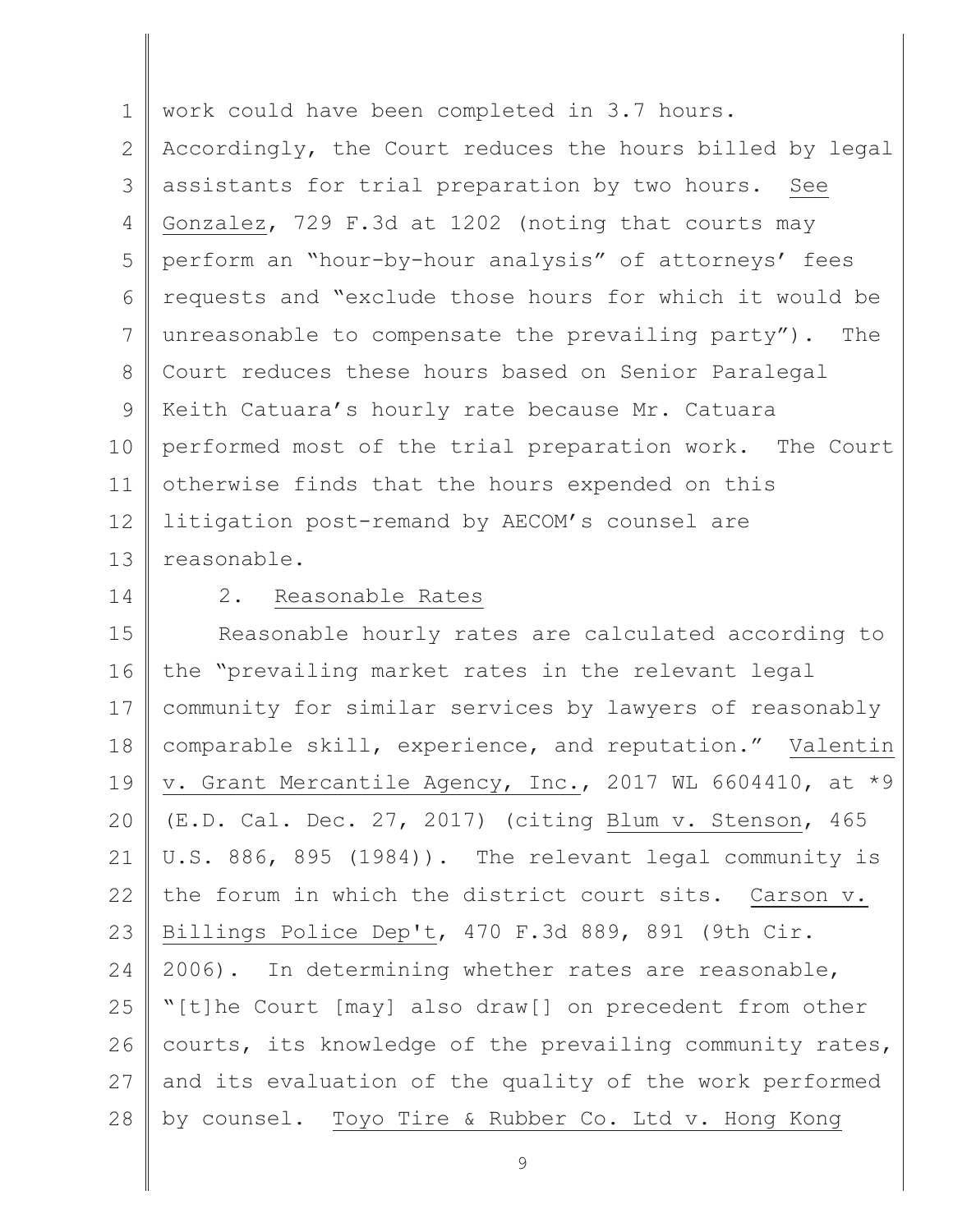| $\mathbf 1$   | Tri-Ace Tire Co., No. SACV1400054CJCJPRX, 2018 WL        |              |  |
|---------------|----------------------------------------------------------|--------------|--|
| $\mathbf{2}$  | 702851, at *3 (C.D. Cal. Jan. 24, 2018) (citation        |              |  |
| 3             | omitted).                                                |              |  |
| 4             | AECOM's billing statement reflects that the              |              |  |
| 5             | following hourly rates were charged in 2021:             |              |  |
| 6             |                                                          |              |  |
| 7             | Diana Torres (lead partner)                              | \$1,116/hour |  |
| 8             |                                                          |              |  |
| $\mathcal{G}$ | Yungmoon Chang (senior associate)                        | \$876/hour   |  |
| $10$          |                                                          |              |  |
| 11            | Maria Beltran (midlevel associate)                       | \$656/hour   |  |
| 12            |                                                          |              |  |
| 13            | Adrineh Shakelian (first year associate) \$550/hour      |              |  |
| 14            |                                                          |              |  |
| 15            | Keith Catuara (senior paralegal)                         | \$396/hour   |  |
| 16            |                                                          |              |  |
| 17            | Thomas Ambrus (junior paralegal)                         | \$251/hour   |  |
| 18            |                                                          |              |  |
| 19            | Hector Alejandro (junior paralegal)                      | \$226/hour   |  |
| 20            |                                                          |              |  |
| 21            | While these rates have increased since the Court         |              |  |
| 22            | last granted AECOM attorneys' fees in 2018, they remain  |              |  |
| 23            | within or minimally above market range. See Univ.        |              |  |
| 24            | Elecs., Inc. v. Univ. Remote Control, Inc., 130 F. Supp. |              |  |
| 25            | 3d 1331, 1337 (C.D. Cal. 2015) (noting intellectual      |              |  |
| 26            | property partners at major law firms bill in the range   |              |  |
| 27            | of \$600 to \$1,100 per hour); see also Perfect 10, Inc. |              |  |
| 28            | v. Giganews, Inc., No. CV 11-07098-AC SHX, 2015 WL       |              |  |
|               |                                                          |              |  |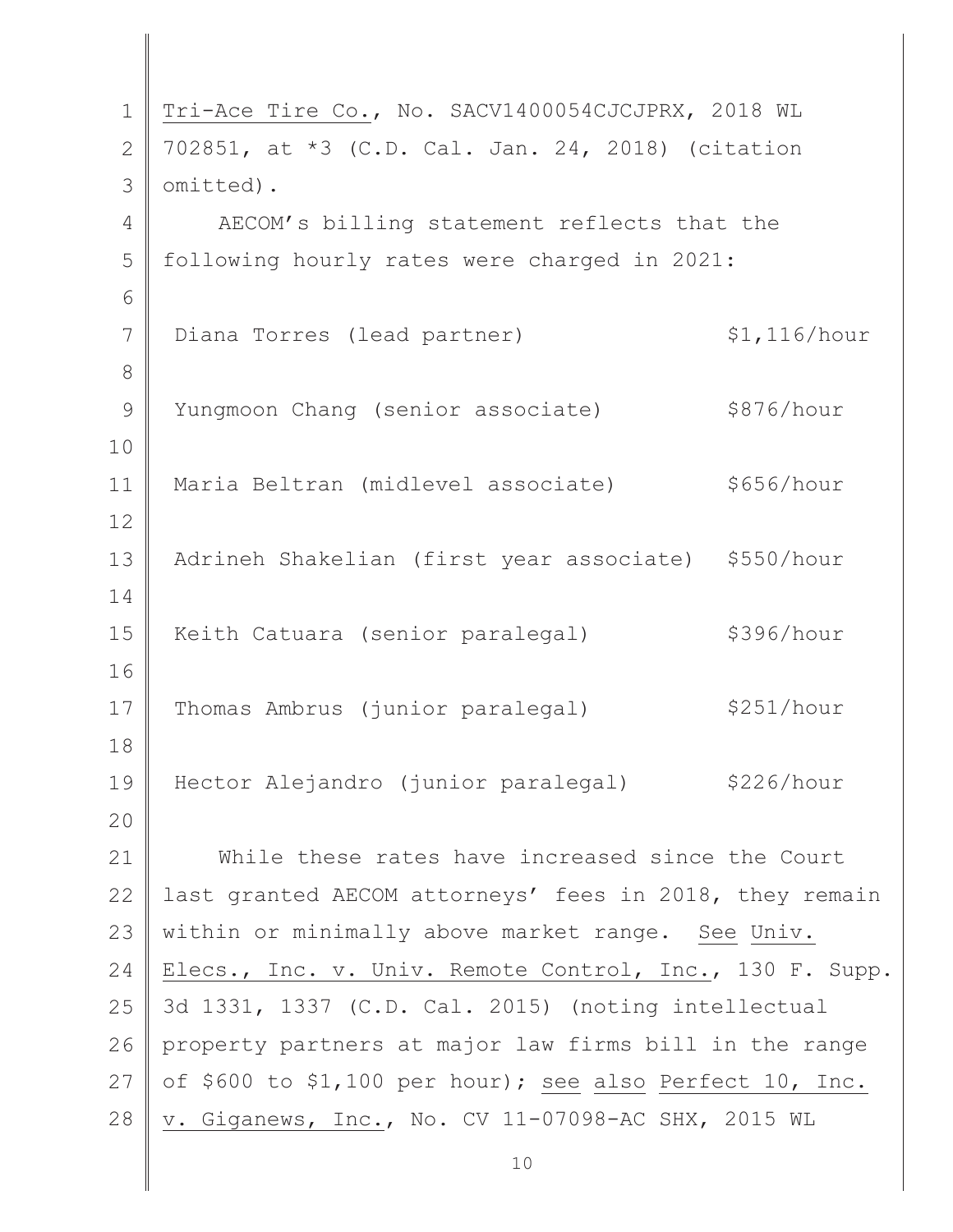1 2 3 4 5 6 7  $\mathbb{R}$ 1746484, at \*20 (C.D. Cal. Mar. 24, 2015) (noting that attorney rates ranging from \$390 to \$1,002.96 per hour and paralegal rates between \$240 and \$345 per hour were reasonable for the Los Angeles area). As such, the rates here are reasonable and the Court rejects Defendant Topolewski's unsupported and unpersuasive arguments to the contrary.

8

# 3. Lodestar Calculation

9 10 11 12 13 14 15 16 17 18 19  $20$ As stated above, the Court reduces the hours billed by legal assistants by two hours according to Mr. Catuara's hourly rate of \$396/hour. The Court also notes that there were several errors in the table provided in the Chang Declaration where the amounts charged did not correspond to the hours billed. See, e.g., Chang Decl. 2:1-10 (stating that Diana Torres charged \$1505 for one hour of trial work, when Ms. Torres' fee is \$1,116 per hour). After an extensive analysis of the billing sheet submitted by AECOM's counsel, the accurate lodestar calculation is as follows:<sup>5</sup>

21

25

- 22
- 23 ///

///

- 24 ///
- 26 27 28 <sup>5</sup> AECOM did not provide hourly rates for work done by Mark Malone, Daniel Shin, La Tonya D., Stephanie Rosa, or Library Factual. See generally Ex. A ("Billing Statement"), ECF No. 419- 2. As such, the Court calculates their hourly rates based on the billing statement submitted by AECOM's counsel. See id.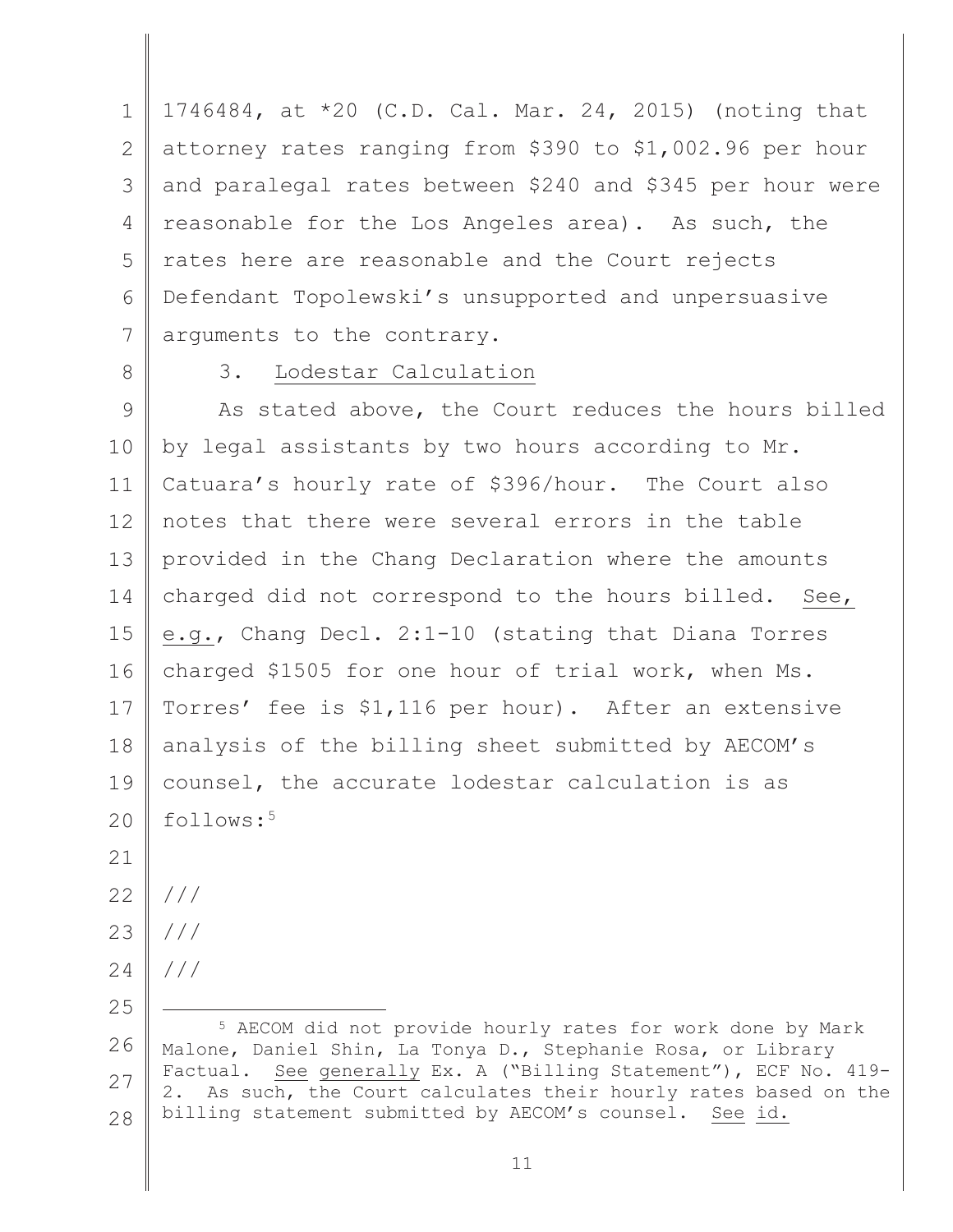| $\mathbf 1$  | Diana Torres      | 51.8 hours @ \$1,116/hour |
|--------------|-------------------|---------------------------|
| $\mathbf{2}$ |                   | $=$ \$57,808.80           |
| 3            |                   |                           |
| 4            | Yungmoon Chang    | 202.9 hours @ \$876/hour  |
| 5            |                   | $=$ \$177,740.40          |
| 6            |                   |                           |
| 7            | Maria Beltran     | 36.2 hours @ \$656/hour   |
| 8            |                   | $=$ \$23,747.20           |
| 9            |                   |                           |
| 10           | Adrineh Shakelian | 106.1 hours @ \$550/hour  |
| 11           |                   | $=$ \$58,335.00           |
| 12           |                   |                           |
| 13           | Keith Catuara     | $117.5$ hours - 2 hours = |
| 14           |                   | 115.5 hours @ \$396/hour  |
| 15           |                   | $=$ \$45,738.00           |
| 16           |                   |                           |
| 17           | Thomas Ambrus     | 11.1 hours @ \$251/hour   |
| 18           |                   | $=$ \$2,786.10            |
| 19           |                   |                           |
| 20           | Hector Alejandro  | 13 hours @ \$226/hour     |
| 21           |                   | $=$ \$2,938.00            |
| 22           |                   |                           |
| 23           | Mark Malone       | 1.8 hours @ \$374/hour    |
| 24           |                   | $= $673.20$               |
| 25           |                   |                           |
| 26           | Daniel Shin       | 0.5 hours @ \$361/hour    |
| 27           |                   | $= $180.50$               |
| 28           |                   |                           |
|              |                   | 12                        |

 $\parallel$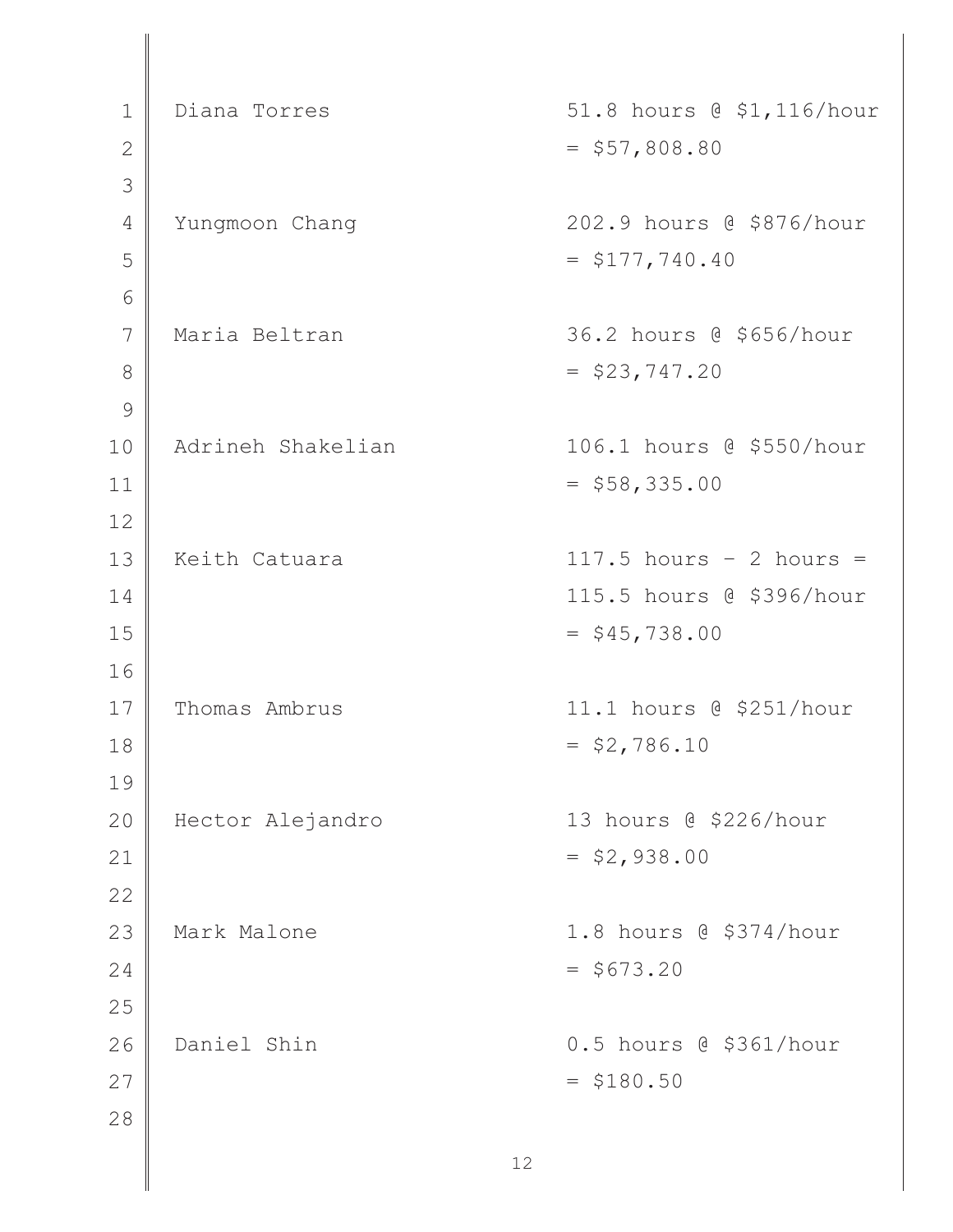1 2 3 4 5 6 7 8 9 10 11 12 13 14 15 16 17 18 19 20 21 22 23 24 25 26 27 28 La Tonya D. (1994) 1.6 hours @ \$308/hour  $=$  \$1,416.80 Stephanie Rosa 1.7 hours @ \$229/hour  $=$  \$389.30 Library Factual 2.1 hours @ \$343/hour  $=$  \$720.30 **TOTAL \$372,473.60**  Given the lodestar amount, the Court reduces the post-remand attorneys' fees sought by AECOM from \$387,902.40 to **\$372,473.60** and affirms its previous attorneys' fees award of **\$873,628.02**, reflecting a total of **\$1,246,101.62**. /// /// /// /// /// /// /// /// /// /// ///